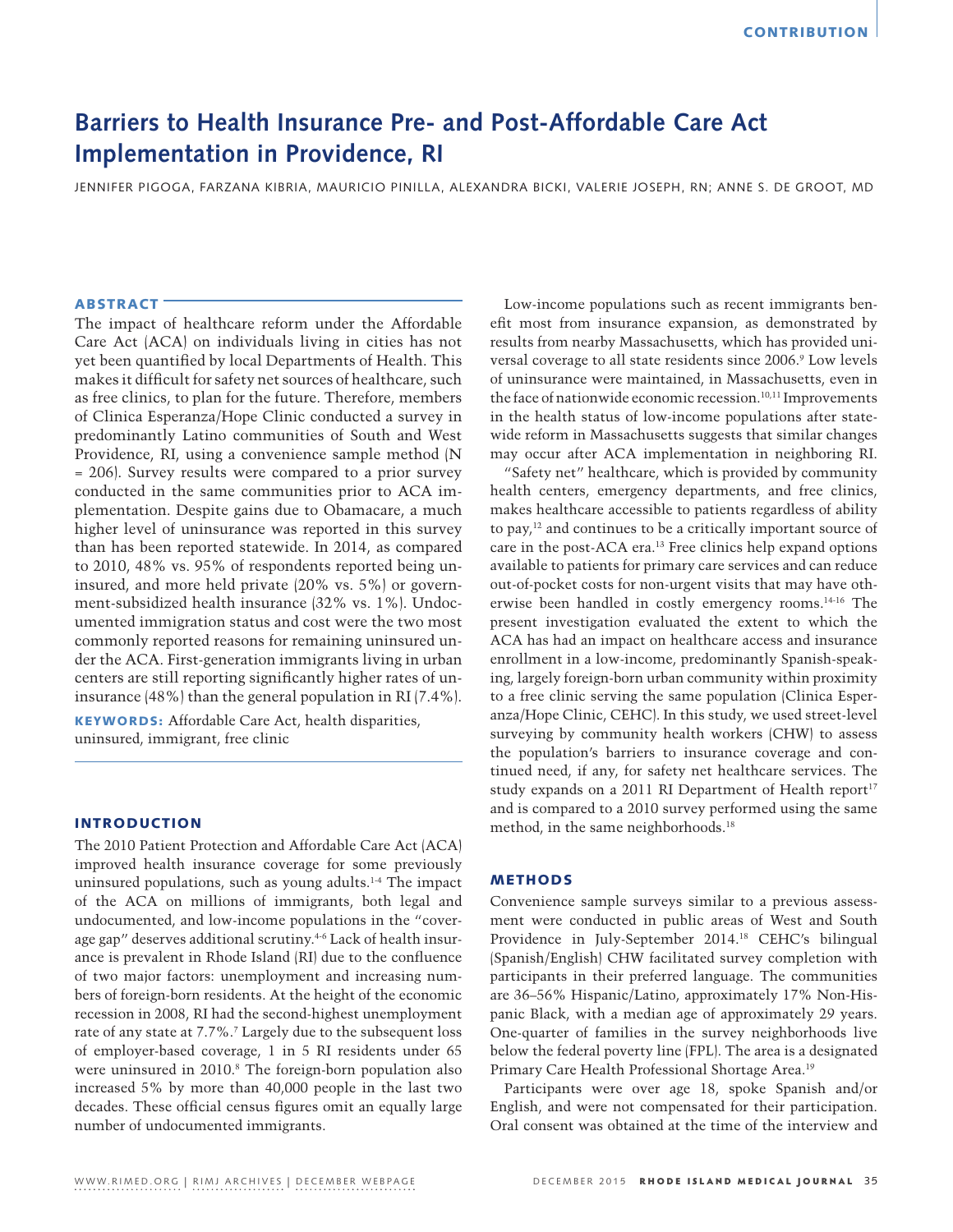documented on the paper survey form. No personal identifiers were collected. Survey data related to immigration status, income, and insurance status were collected. If uninsured, participants were asked to provide at least one reason for not having coverage under the ACA. Questions assessing basic past medical history and health services utilization of the sample were also asked. Responses were assessed for quality, and entered and analyzed using Microsoft Excel and SPSS.

Based on responses to certain questions, participants were offered informational pamphlets with clinic offerings and other local assistance programs. Individuals who appeared to be eligible for insurance under the ACA were given information on how to arrange follow-up with a trained ACA navigator at CEHC.

# RESULTS

# **Demographics**

A total of 206 participants were surveyed; data was compared to a survey conducted in the same community in 2010. The majority of respondents identified as Hispanic/ Latino in both surveys and reported Spanish as their primary language. Mean age of respondents was 40.2 years (SD = 15.2 years), a slightly wider age range than the 2010 study (37.9 ± 11.7 years). Compared to the 2010 study, more women and more US citizens were surveyed. There was a decrease in the proportion of foreign-born respondents and an increase in the number of white respondents, which may have increased the number of participants reporting having insurance. After adjusting for household size, 55% of respondents had an annual income less than the 2014 FPL. Ninety percent of respondents had an annual income less than 250% FPL, the cut-off for ACA Cost Sharing Reduction eligibility. See **Table 1** for full demographic details.

# **Insurance and Healthcare Utilization**

The overall number of participants reporting having health insurance (52%) was significantly higher in 2014, post-ACA, than in 2010 (5%, *p* < 0.001) (**Table 2**). In 2014, a significantly larger proportion of survey participants utilized a subsidized healthcare program such as Medicaid, Medicare, or RIteCare  $(p < 0.01)$ . 38 participants reported having access to insurance under an ACA/marketplace/Obamacare health plan, an option that did not exist in 2010. **Figure 2** depicts the distribution of healthcare coverage during both years. The proportion of patients receiving healthcare at a community health center increased nearly ten-fold in the four years between surveys, from 5% to 49%. The use of emergency rooms was reported to be lower, as compared to 2014, the use of free clinics remained the same, and the use of all other sources of healthcare increased. Additionally, the percentage of respondents receiving primary care in the past year increased from 29% in 2010 to 69% in 2014.

#### **Table 1.** Participant Demographics

|                                           | 2010            |      | 2014        |      |
|-------------------------------------------|-----------------|------|-------------|------|
|                                           | $(N = 138)$     |      | $(N = 206)$ |      |
| <b>Sex</b>                                | n               | $\%$ | n           | $\%$ |
| Male                                      | 74              | 56%  | 93          | 45%  |
| Female                                    | 57              | 44%  | 113         | 55%  |
| <b>Race/Ethnicity and Nativity Status</b> |                 |      |             |      |
| Hispanic/Latino                           | 119             | 86%  | 159         | 78%  |
| Non-Hispanic/Latino                       | 19              | 14%  | 45          | 22%  |
| <b>White</b>                              | 5               | 4%   | 23          | 11%  |
| <b>Black</b>                              | 10              | 7%   | 12          | 6%   |
| Mixed/Other                               | 2               | 1%   | 7           | 3%   |
| <b>Nativity Status</b>                    |                 |      |             |      |
| US-Born                                   | 19              | 15%  | 44          | 22%  |
| <b>RI-Born</b>                            | 12 <sup>1</sup> | 9%   | 31          | 15%  |
| Foreign-Born                              | 97              | 76%  | 128         | 63%  |
| <b>Primary Language</b>                   |                 |      |             |      |
| English                                   | 19              | 14%  | 62          | 31%  |
| Spanish                                   | 92              | 67%  | 130         | 65%  |
| <b>English and Spanish</b>                | 21              | 15%  | 3           | 2%   |
| Other                                     | 5               | 4%   | 5           | 3%   |
| <b>Immigration Status</b>                 |                 |      |             |      |
| <b>US Citizen</b>                         | 59              | 44%  | 99          | 50%  |
| Documented Immigrant ≥5 Years             | 27              | 20%  | 49          | 25%  |
| Immigrant <5 Years                        | 7               | 5%   | 17          | 9%   |
| Undocumented Immigrant                    | 42              | 31%  | 32          | 16%  |

#### **Table 2.** Healthcare-Related Variables

|                                                   | 2010        |               | 2014        |     |
|---------------------------------------------------|-------------|---------------|-------------|-----|
|                                                   | $(N = 138)$ |               | $(N = 206)$ |     |
| <b>Insurance Status</b>                           | n           | $\frac{0}{0}$ | n           | %   |
| Uninsured                                         | 122         | 95%           | 75          | 48% |
| <b>Insured</b>                                    |             | 5%            | 81          | 52% |
| Subsidized Program (Medicaid, Medicare, VA, etc.) |             | 1%            | 50          | 32% |
| Private or Employer-Based                         | 6           | 5%            | 31          | 20% |
| Marketplace Plan/ACA/"ObamaCare"                  | NA          | NA            | 38          | 24% |
| <b>Healthcare Utilization</b>                     |             |               |             |     |
| <b>Emergency Department</b>                       | 74          | 57%           | 15          | 8%  |
| <b>Health Center</b>                              | 6           | 5%            | 93          | 49% |
| <b>Free Clinic</b>                                | 12          | 9%            | 16          | 9%  |
| <b>Hospital Clinic</b>                            | 7           | 5%            | 25          | 13% |
| <b>Private Physician</b>                          | 13          | 10%           | 31          | 16% |
| Other                                             | 18          | 14%           | 8           | 4%  |
| <b>Most Recent Physical Exam</b>                  |             |               |             |     |
| <1 Year Ago                                       | 40          | 29%           | 139         | 69% |
| 1-5 Years Ago                                     | 39          | 28%           | 35          | 17% |
| >5 Years Ago                                      | 58          | 42%           | 27          | 13% |

#### **Characteristics of the Uninsured**

In the 2014 survey, more males than females  $(p = 0.025)$ reported being uninsured, compared to those with all other sources of health insurance. Uninsured individuals were also more likely than insured participants to use the emergency room when they need healthcare compared to all other locations  $(p = 0.019)$ . Uninsured participants were equally likely to be Hispanic versus all other races  $(p = 0.080)$ , and approximately the same age  $(p = 0.181)$  as compared to insured patients, for this survey conducted in predominantly Latino neighborhoods.

The 2014 survey asked for explanations as to why participants lacked insurance coverage in the advent of the ACA. Lack of citizenship documentation was identified as the greatest barrier, with 43% of uninsured respondents citing this as rationale for their uninsurance (**Figure 1**). The next greatest barriers to healthcare access were cost (26%) and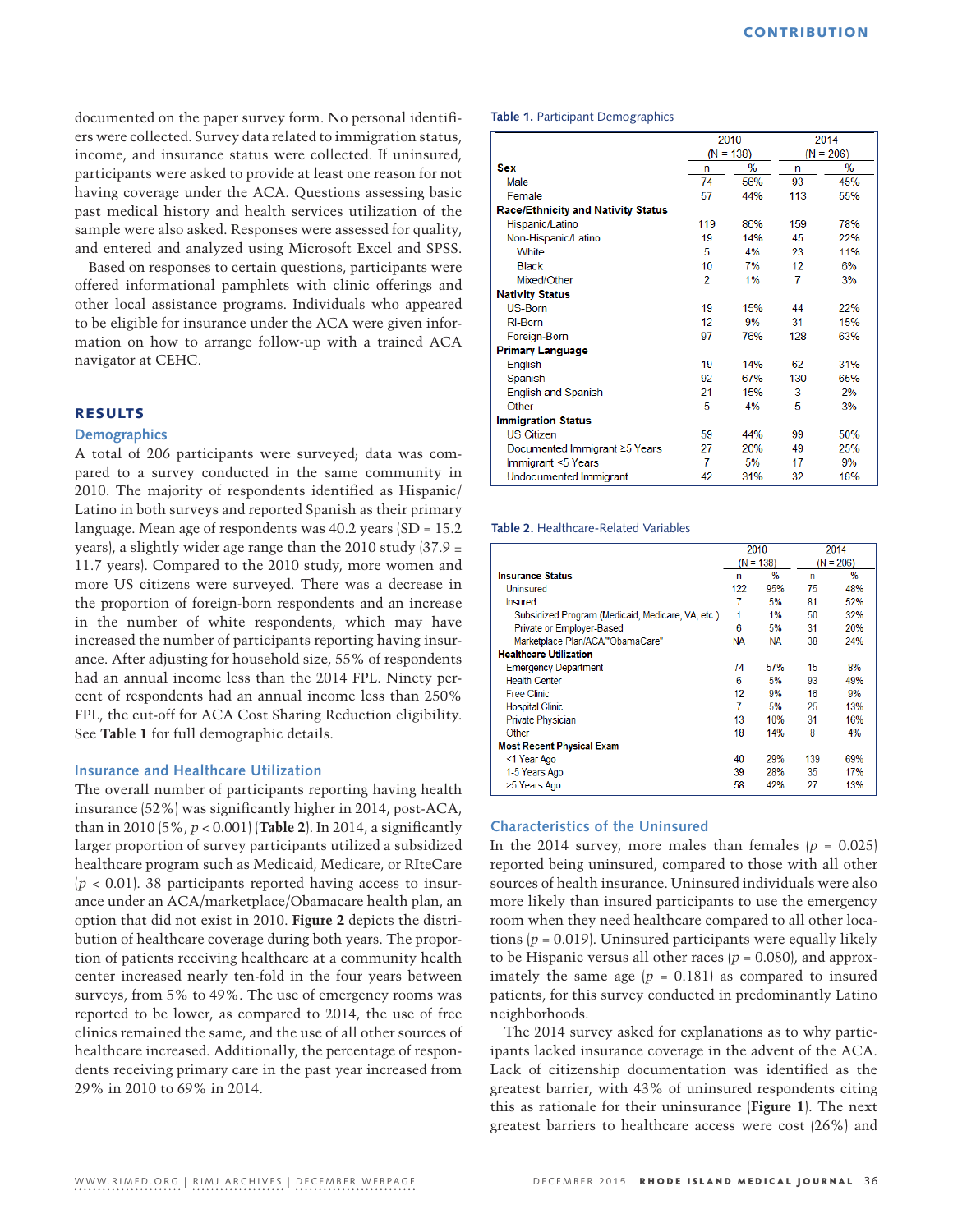**Figure 1.** Primary barriers to ACA coverage among a sample of the uninsured in Providence, RI ( $N = 74$ ). A majority reported undocumented immigrant status as their primary barrier, followed by high cost of ACA plans.



**Figure 2.** Primary sources of healthcare received, pre- and post-ACA implementation. Most notably, use of emergency rooms greatly decreased, while use of health centers greatly increased.



concerns about qualifications (16%). Missing the deadlines for online application was of little concern, with only 3% claiming this issue. Additionally, 32% of patients lacked computer/internet access and 27% lacked the skills to utilize the technology. Significant financial and technical barriers to accessing insured care following the implementation of the ACA remain, for members of this predominantly Spanish-speaking, low-income population, in 2014.

# **DISCUSSION**

Since the expansion of Medicaid under the ACA, RI and many other states in the nation remain in a period of transition. Evaluating the impact of ACA reform on populations affected by health disparities enables safety net providers, such as free clinics, to determine how to address the gap in coverage. This survey uncovered legal, technical and financial impediments to enrollment that could reduce the number of individuals who are able to access subsidized healthcare under the ACA for low-income, Spanish speaking residents of RI.

As expected, more survey participants reported having insurance in 2014 than in 2010, predominantly through government-subsidized programs such as Medicaid and Medicare. In RI, 65% of those eligible had obtained health insurance through the marketplace in 2014<sup>20</sup> and more recently, the uninsurance rate was reported to drop to 5% (50,000 individuals remained uninsured according to figures released on September 10, 201521). Nationally, more than 10 million previously uninsured individuals gained coverage. By the second quarter of 2014, the likelihood of having a personal doctor increased by 2.2 percentage points (*p* < 0.001) and the proportion of adults unable to afford medical care at the national level decreased by 2.7 percentage points  $(p < 0.001)$ .<sup>4</sup> Unfortunately, as documented by this street-level survey,

> there is a gap in coverage for populations that may have been overlooked in statewide surveys. 48% of individuals who were approached by CHW in West and South Providence reported being uninsured.

Still, there has been progress. The rate of insurance coverage through government-subsidized programs increased in our sample population, as compared to the results of our previous survey from 2010. This can be attributed to Medicaid expansion following implementation of the ACA. Members of the still-uninsured sample population in this survey stated that their lack of insurance could be attributed to a lack of legal documentation, although a significant proportion stated that subsidies were not sufficient to cover the cost of insurance, and they had therefore declined to be enrolled (despite the penalties that would be applied).

Participants in this survey were predominantly Spanish-speaking, a population that has reported higher uninsurance rates. Nationally, Hispanic uninsurance rates remain high, although they dropped from 36% to 23% post ACA. States without expanded Medicaid did not see this change, with the uninsurance rate among Hispanics remaining at 33% in those areas.<sup>22</sup>

Decreased uninsurance rates were also accompanied by a major shift in the location of care, indicating potential savings for low-income families in Providence. In 2010, a majority of our survey respondents identified the emergency room as their main source of (fairly expensive) healthcare. Based on participant reports for the 2014 survey, reported emergency room usage appears to have decreased, whilst community health clinic (less expensive) usage increased.

In addition, access to primary care appears to have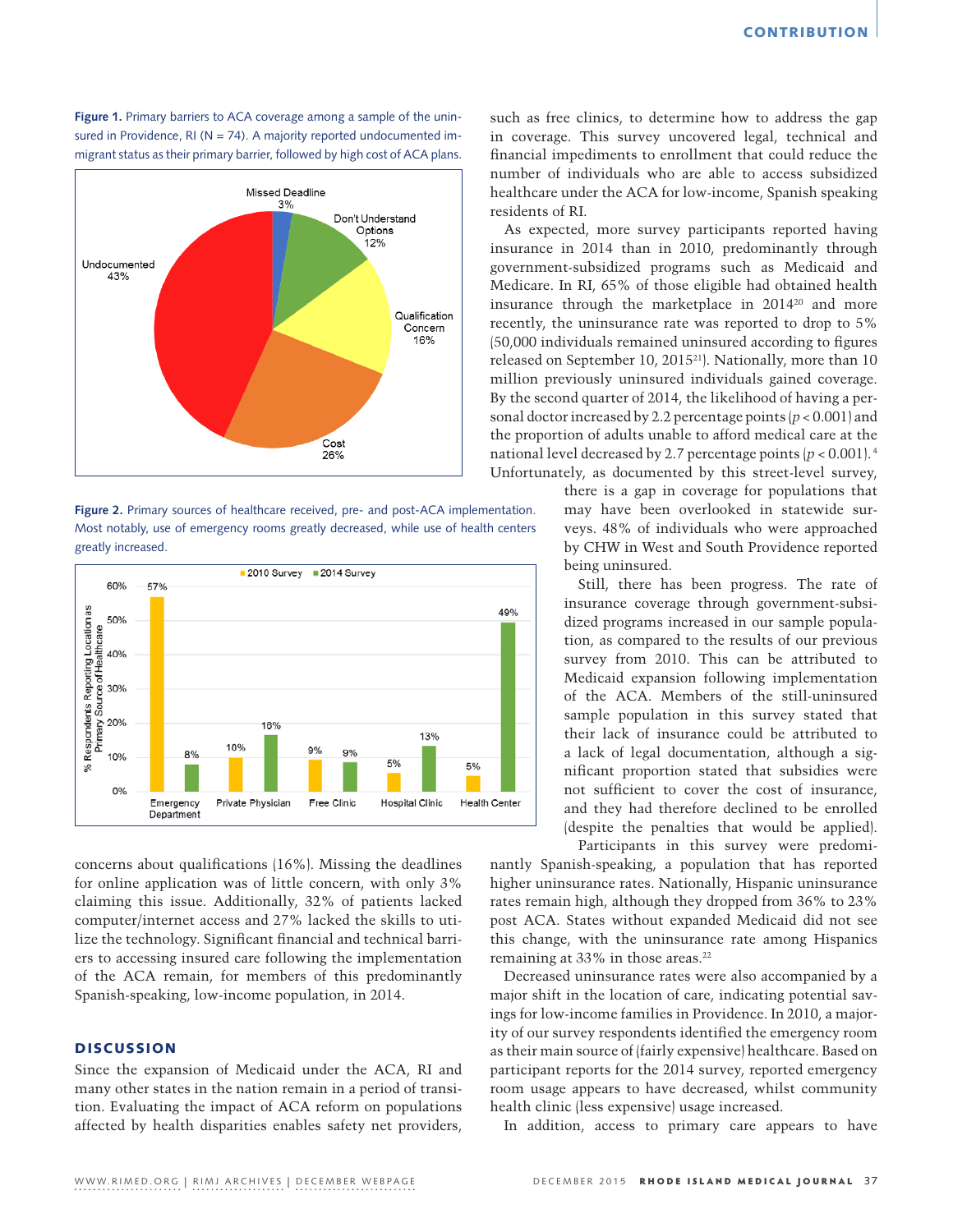increased by more than two-fold compared to 2010, post-ACA. Increased access to primary care and reduced emergency room usage is likely to translate into health-related and economic gains for the low-income population represented by our survey participants. Detailed evaluation of the economic and health benefits of becoming insured under the ACA, for members of low-income populations would be worth further evaluation.

Prior to ACA implementation, almost two-thirds of the uninsured were members of working families.23 This street-level survey provides additional evidence that uninsured residents of RI are working, low-income immigrants. Despite the fact that these individuals make important contributions to their local and national economies, $24$  they continue to experience significant barriers to improved health and increased rates of chronic disease,<sup>25</sup> a situation referred to as a "health disparity." Free clinics and safety net primary care at community clinics provide a low barrier of entry to chronic disease diagnosis for the uninsured and a point of referral into the system for those who are eligible. Based on a recent report that 50,000 individuals remain uninsured in RI,<sup>21</sup> "safety net" clinics that link uninsured populations to primary care deserve continued support.

Many survey respondents who were eligible for insurance under the ACA stated that they remained uninsured due to confusion about their options, concern about qualifications, and cost. Of the 48% reporting that they remained uninsured, nearly half (33 of the 75 uninsured participants) were found to be eligible to apply for insurance, underscoring the need for outreach to members of this low-income, limited English proficiency population. A street-level approach similar to the effort described here might be effective at reaching these individuals. Assistance with applications to insurance under the ACA was offered to every individual who was found to be eligible, and expert assistance was provided at no cost, at CEHC. More than 100 individuals were successfully enrolled in insurance by CHW at CEHC during the survey period.

# **Limitations**

Survey limitations include the small sample size and use of convenience sampling by healthcare outreach workers, both of which may contribute to the noted variance in some key demographic variables between 2010 and 2014. For example, differences in the gender and ethnicity of the participants may have been due to parallel changes in the ethnicity and gender of the surveyors. This limitation does not appear to have diminished the key finding in this survey; many more low-income individuals are able to access healthcare than before.

# **Future Directions**

Although the number of persons who have access to health insurance has increased under the ACA in RI largely due to Medicaid expansion, significant gaps remain that put low-income RI residents at risk for economic instability in

the case of health-related events. For example, legally resident Rhode Islanders have to wait as long as five years before becoming eligible for health insurance. Free clinics provide a point of access to healthcare and provide important linkages to insured care for individuals who may be eligible for insurance under the ACA, but unaware of their eligibility status. Results of this survey clearly demonstrate that extended community outreach and safety net entry points are needed for individuals belonging to these difficult-to-reach populations who remain outside the usual sources of healthcare.

Lastly, it is worth noting that the number of uninsured individuals living in low-income neighborhoods in RI still vastly exceeds the number that can be accommodated during available patient visit hours in local free clinics (the two clinics serve approximately 5,000 patients; while more than 50,000 legally present Rhode Islanders remain uninsured in 2015). Rather than close safety net clinics in the post-ACA era, the role of free and safety net clinics as providers of healthcare to those who are not yet eligible for insurance under the ACA, and as critically important portals of entry into the healthcare system, should be recognized and reinforced.

# **References**

- 1. Shaw FE, Asomugha CN, Conway PH, Rein AS. The Patient Protection and Affordable Care Act: opportunities for prevention and public health. Lancet. 2014 Jul 5;384(9937):75-82. Review.
- 2. Cogan JA Jr. The Affordable Care Act's preventive services mandate: breaking down the barriers to nationwide access to preventive services. J Law Med Ethics. 2011;39(3):355-365.
- 3. Lau JS, Adams SH, Park MJ, Boscardin WJ, Irwin CE Jr. Improvement in preventive care of young adults after the Affordable Care Act: the Affordable Care Act is helping. JAMA Pediatr. 2014;168(12):1101-1106.
- 4. Sommers BD, Musco T, Finegold K, Gunja MZ, Burke A, Mc-Dowell AM. Health reform and changes in health insurance coverage in 2014. N Engl J Med. 2014;28;371(9):867-874.
- 5. Fried B, Pintor JK, Graven P, Blewett LA. Implementing federal health reform in the States: who is included and excluded and what are their characteristics? Health Serv Res. 2014;49 Suppl 2:2062-2085.
- 6. Ortega AN, Rodriguez HP, Vargas Bustamante A. Policy dilemmas in Latino health care and implementation of the Affordable Care Act. Annu Rev Public Health. 2015 Jan 7.
- 7. Bureau of Labor Statistics. Unemployment rates for states. Available at: http://www.bls.gov/lau/lastrk08.htm
- 8. Chollet D, Ballou J, Barrett A, Bell T. Study of Rhode Island's uninsured: Current costs and future options. Mathematica Policy Research, Inc. March 2010. Available at: http://www.mathematica-mpr.com/~/media/publications/pdfs/health/ri\_uninsured.pdf
- 9. Van Der Wees PJ, Zaslavsky AM, Ayanian JZ. Improvements in health status after Massachusetts health care reform. Milbank Q. 2013;91(4):663-689.
- 10. Holahan J, Chen V. Changes in health insurance coverage in the Great Recession, 2007-2010. 2011 Dec. Available at: https://kaiserfamilyfoundation.files.wordpress.com/2013/01/8264.pdf
- 11. Massachusetts health care reform: Six years later. 2012 May. Available at: https://kaiserfamilyfoundation.files.wordpress. com/2013/01/8311.pdf
- 12. Wynn B, Coughlin T, Bondarenko S, Bruen B. Analysis of the joint distribution of disproportionate share hospital payments.